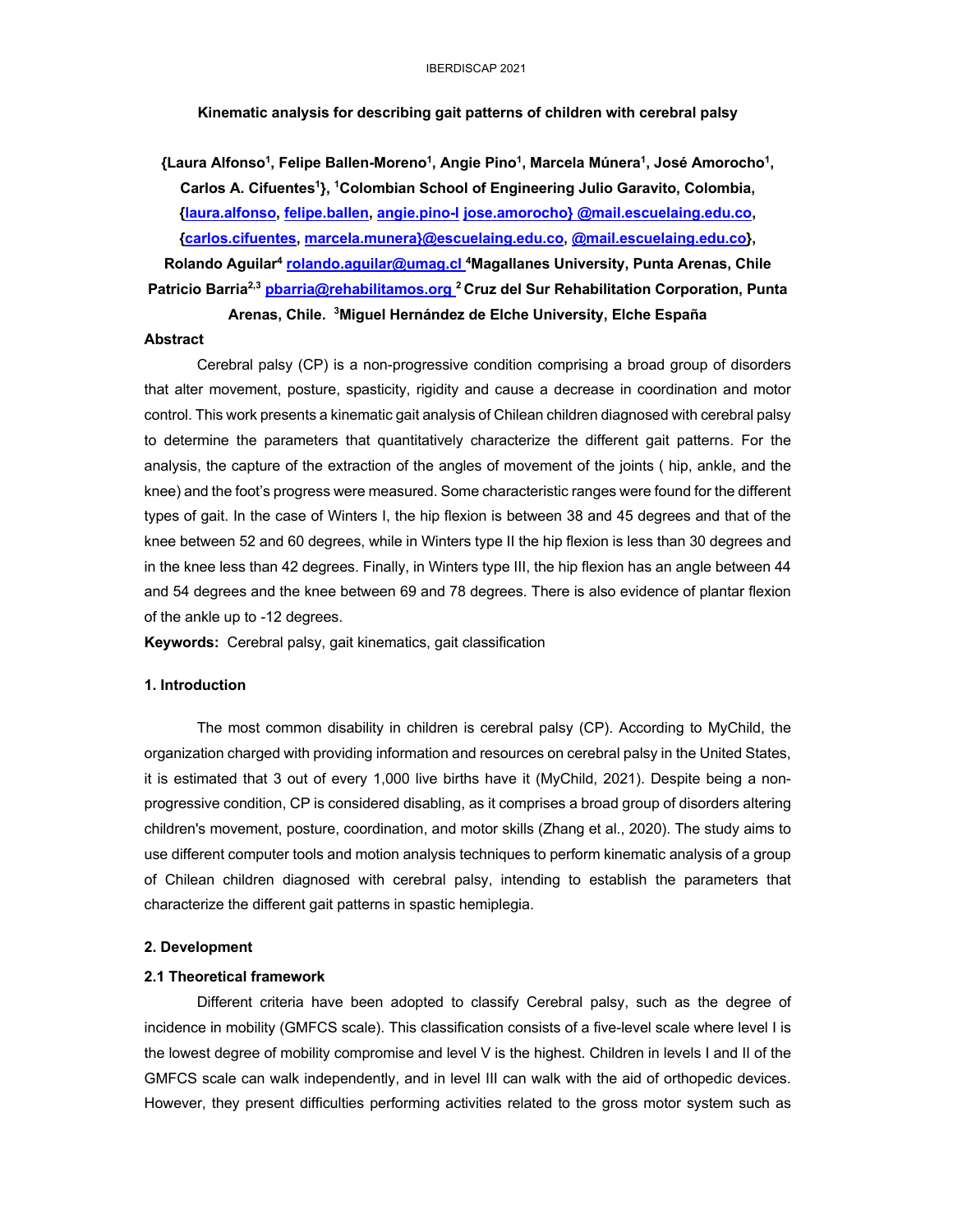jumping, activities that require balance, and coordination. In some cases, the children may also present difficulties walking on inclined surfaces or in confined spaces, as considered by Vidarte et al. (2010). Some patterns have been divided into true equinus, jump gait, apparent equinus, and crouch gait. Children in true equinus present full knee extension and equinus ankle referring to limited dorsiflexion of the ankle or plantarflexion of the foot. Jump gait presents equinus ankle especially in the late stance phase, knee and hip excessively flexed in the initial position. Apparent equinus have a standard range ankle and the knee excessively flexed in stance phase. Finally, a crouch gait corresponds to excessive dorsal flexion of the ankle and excessive flexion of the knee and hip (Armand, 2016).

On the other hand, the most frequent subtype of CP is spastic, which can be hemiplegic (i.e., one side of the body affected) or diplegic (i.e., two sides of the body affected) (Cans, 2000). Alterations in muscle spasticity characterize spastic CP. They have a highly variable gait pattern that can be classified with the Winters system consisting of 4 homogeneous groups. In spastic hemiplegic CP, Winters type I and II gait patterns predominate: Winters type I is characterized by plantar flexion of the ankle during the swing phase, and type II, which presents an equinus gait pattern but with spastic or contracted plantar flexors (Agostini, 2015).

# **2.2 Problem statement**

The rehabilitation for patients with CP seeks to develop alternatives for patients diagnosed with cerebral palsy to develop a certain degree of autonomy. Thus, the patient's possibilities to adapt and evolve in his social and personal life increase when he receives the appropriate treatment. It is essential to know efficiently how the disability affects their mobility to carry out an early and proper classification of the patient's CP. Similarly, it is crucial to perform a correct kinematic characterization of the child both for an early classification and to evaluate its evolution.

# **2.3 Methodology**

The study included 11 Chilean children diagnosed with spastic cerebral palsy (hemiplegic) in Chile. The inclusion criteria considered participants with walking independence and clinically diagnosed at GMFCS scale levels I and II. Through the VICON system, the kinematic capture of each child was obtained during dynamic walking on a walkway without inclines and in a straight line at a self-selected speed. The anatomical landmarks points for the acquisition system and the markers were located in the iliac spines, thighs, tibias, ankles, toes, and heels (Gomez et al., 2021). The data processing was carried out using the Matlab R2020b software was implemented along with the BTK biomechanical toolkit, an open-source library developed on GitHub since 2009 for data processing. **2.4 Results**

The angles of movement of the main joints in each of the body planes were recorded and were found to be within the ranges presented in Table 1. In addition, the mean and standard deviation between the different gait cycles of each participant were plotted as shown in Figure 1.

**Table 1.** *Joints' maximum and minimum ranges of movement throughout the recorded gait cycles among all participants.*

| Joint | Saggital plane | <b>Frontal plane</b> | Transverse plane |  |
|-------|----------------|----------------------|------------------|--|
|       |                |                      |                  |  |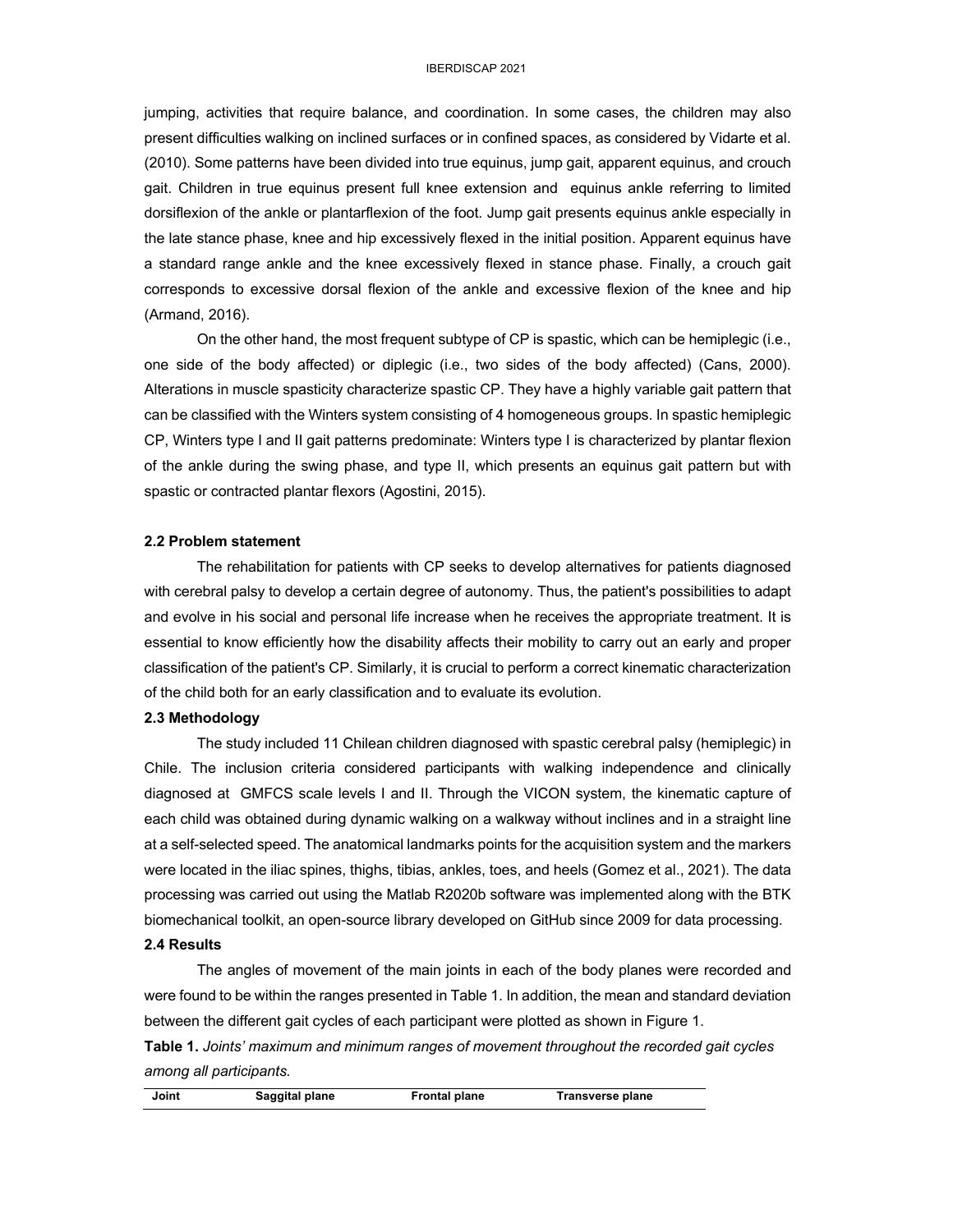| Left hip          | Min $(°)$ | Max $(°)$ | Min $(°)$ | Max $(°)$ | Min $(°)$ | Max $(°)$ |
|-------------------|-----------|-----------|-----------|-----------|-----------|-----------|
|                   | $-24.06$  | 63.37     | $-23.03$  | 22.18     | $-62.56$  | 47.60     |
| <b>Right hip</b>  | $-25.61$  | 63.17     | $-28.54$  | 17.60     | $-38.24$  | 45.32     |
| Left knee         | $-5.46$   | 78.17     | $-35.30$  | 25.72     | $-17.43$  | 46.03     |
| <b>Right knee</b> | $-10.79$  | 94.82     | $-14.40$  | 19.74     | $-186.13$ | 72.57     |
| Left ankle        | $-49.91$  | 26.09     | $-13.21$  | 10.16     | $-45.21$  | 33.74     |
| Right ankle       | $-154.52$ | 24.41     | $-33.06$  | 33.71     | $-65.09$  | 64.84     |

**Figure 1.** *Angles of motion during a gait cycle in the sagittal, frontal and transverse planes. (a, b, c) angles of hip movement in the sagittal, frontal plane, and transverse plane,(d, e, f) angles of knee movement in sagittal, frontal plane, and transverse plane,(g, h, i) angles of ankle movement in the sagittal in sagittal, frontal plane, and transverse plane, (j, k, l) angles of foot progress in the sagittal in sagittal, frontal plane, and transverse plane.*



In the records analyzed, it was found that 44% of the participants showed a gait pattern corresponding to Winters type I, with ankle flexion between 13 and 22 degrees, hip flexion between 38 and 45 degrees, and knee flexion between 52 and 60 degrees. Moreover, 44% of patients were classified in Winters type III. The main differences with the group I are presented in the ankle angles with a plantarflexion up to -12 degrees, the maximum hip extension between 44 and 54 degrees, and knee flexion between 69 and 78 degrees. The 11% of the participants presented a Winters type II gait pattern. There were no differences in the ankle angles, but there was less flexion in the hip (i.e., less than 30 degrees) and in the knee (i.e., less than 42 degrees) concerning the Winters type III and type I gait patterns.

## **2.5 Discussion**

Table 1 shows the joints' ranges of motion in the sagittal, frontal and transverse planes. However, in the frontal and transverse planes, the ranges of motion are minimal for some joints. This means that the frontal and transverse planes do not reflect some joints' full range of motion. For this